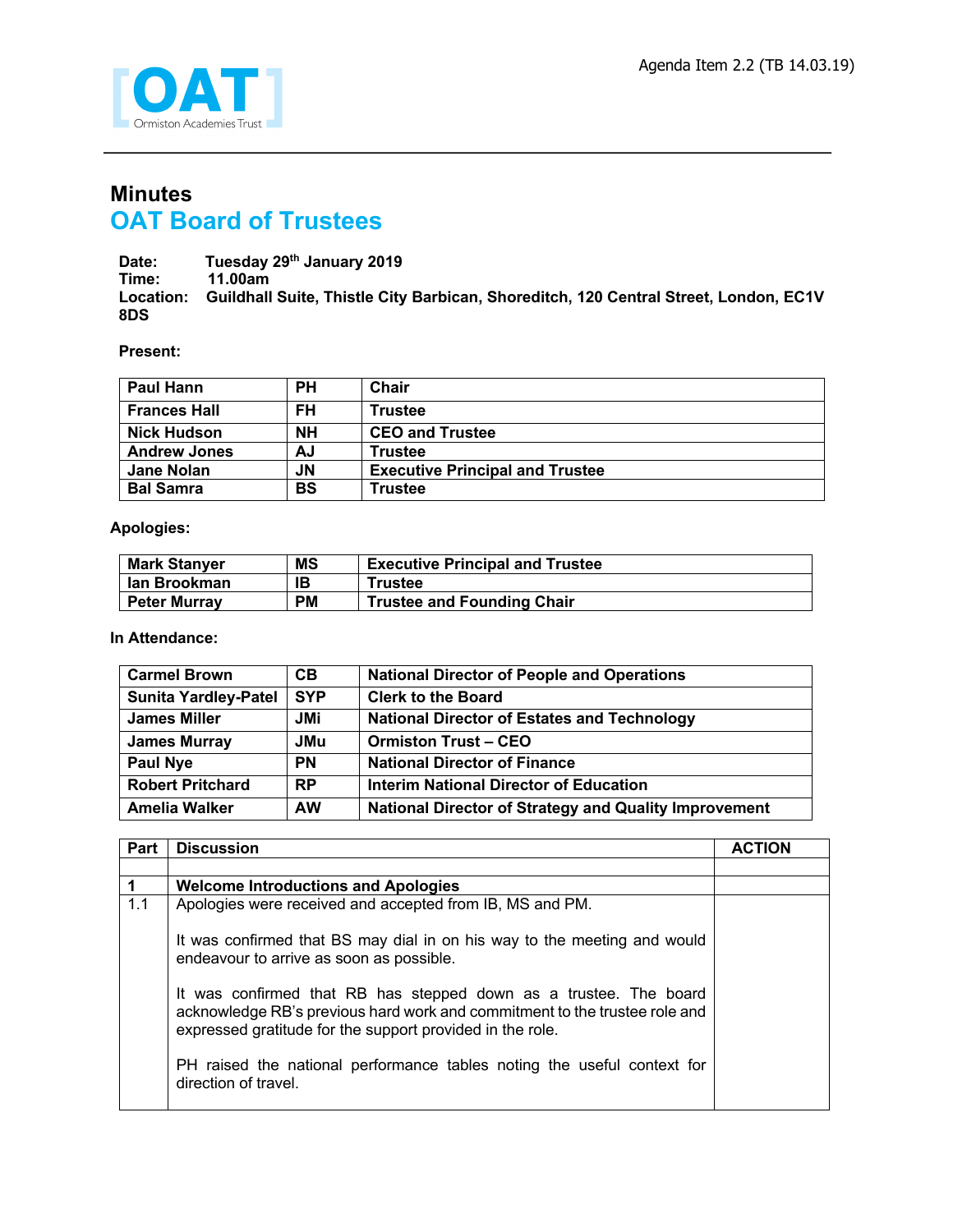

|                  | Primaries - it was acknowledged that while there are only three primaries that<br>count in this year's performance tables, nonetheless it was very pleasing that<br>OAT is judged to be above average.                                                                                                                                                                                                           |    |
|------------------|------------------------------------------------------------------------------------------------------------------------------------------------------------------------------------------------------------------------------------------------------------------------------------------------------------------------------------------------------------------------------------------------------------------|----|
|                  | Secondaries - It was noted that when comparing the number of secondary<br>academies in MATs nationally, OAT is the third largest., In terms of<br>performance it was average, but that when considering the national context,<br>OAT's aims appear achievable.                                                                                                                                                   |    |
|                  | FH asked to what extent does OAT engage with other similar trusts?                                                                                                                                                                                                                                                                                                                                               |    |
|                  | NH responded that PH and NH spent time with individual trusts in the summer<br>and meetings have been followed up with suggestions of things that OAT can<br>work on.                                                                                                                                                                                                                                            |    |
|                  | FH asked whether relationships were developed more broadly with the<br>larger MATs?                                                                                                                                                                                                                                                                                                                              |    |
|                  | It was fed back that representatives from OAT attend large MAT networking<br>events for Finance, HR, Governance, Estates, CEOs and Chair of Trustee<br>Boards.                                                                                                                                                                                                                                                   |    |
| $\mathbf{2}$     | The Strategy: formal approval                                                                                                                                                                                                                                                                                                                                                                                    |    |
| $\overline{2.1}$ | PH outlined that the strategy has been carefully scrutinised by the board on<br>several occasions and there were tweaks made based on specific feedback<br>and comments from trustees.                                                                                                                                                                                                                           |    |
|                  | PH asked how it will be ensured that these values are embedded into<br>culture of academies?                                                                                                                                                                                                                                                                                                                     |    |
|                  | AW responded that there will be a period of dissemination that will<br>communicate the strategy around the trust - there will be strong<br>communications with fresh brand and project strands around each of the<br>priority areas which will be a big focus over the coming months. There will be<br>a particular focus on how to utilise governors in the embedding and quality<br>assurance of the strategy. |    |
|                  | CB added that there will be more work to be done in terms with engaging staff<br>with values; trustees, academy staff and head office staff need to live these<br>values – the values also need to be added to the recruitment process.                                                                                                                                                                          | CB |
|                  | JN asked whether there will still be two lots of values (trust and academy<br>level)? JN raised concern that this could get confusing.                                                                                                                                                                                                                                                                           |    |
|                  | It was confirmed that academies would still be able to have their own specific<br>values                                                                                                                                                                                                                                                                                                                         |    |
|                  | FH asked how different academy values are to the trust values?                                                                                                                                                                                                                                                                                                                                                   |    |
|                  | There was a discussion about how trust and academy values will fit together.<br>It was concluded that academy values should be aligned to the Trust's values<br>(as well as mission statements and objectives) but with a maintenance of<br>individual language to ensure stakeholder engagement in each academy.                                                                                                |    |